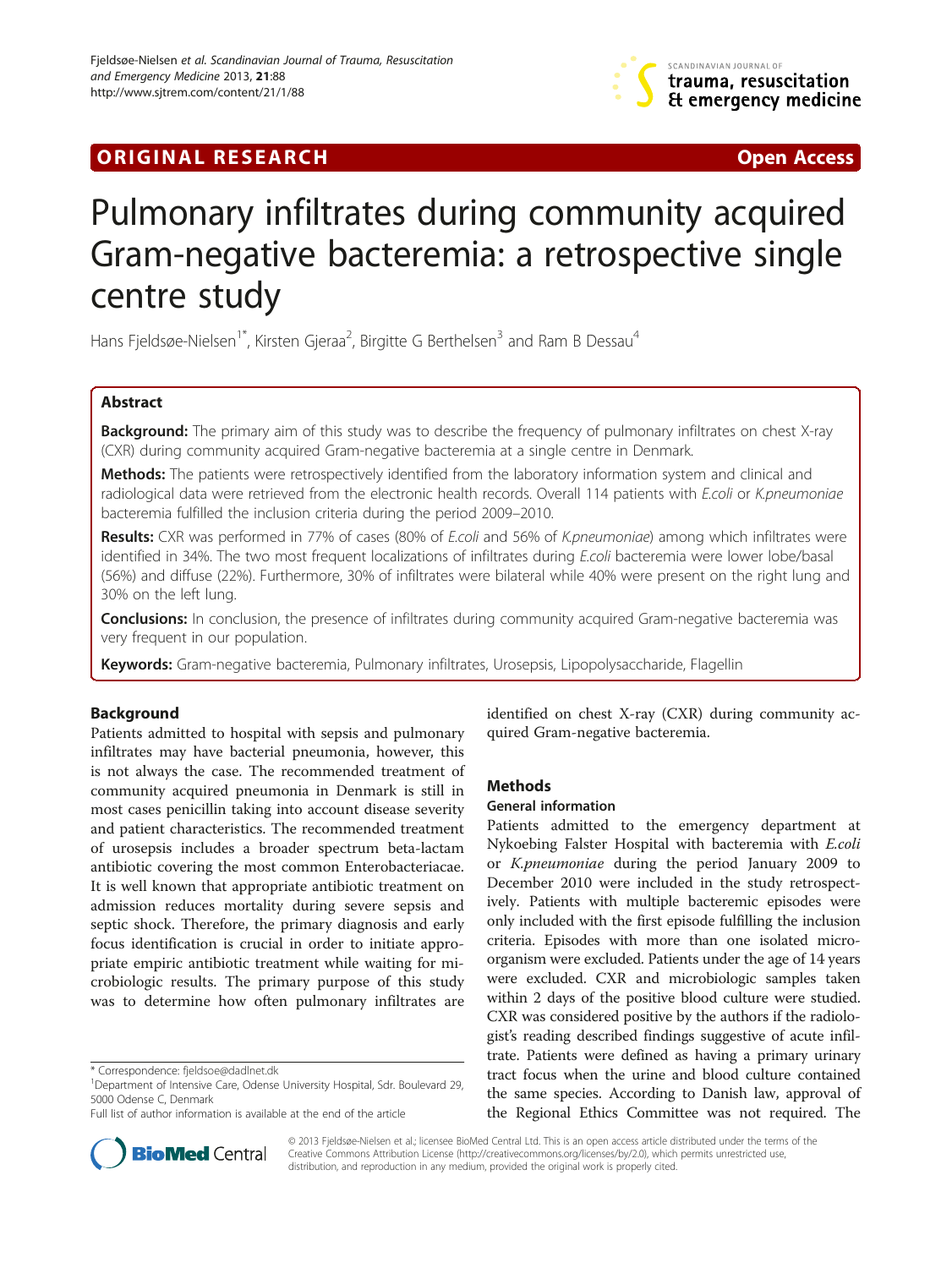study was included in the simplified registration of Region Zealand at the Danish Data Protection Agency (Journal number 2008-58-0020).

# **Statistics**

The R statistical software was used. The 95% binomial confidence intervals on the binomial probabilities were calculated by the "Wilson" method (Command binom. confint, library binom, [www.r-project.org\)](http://www.r-project.org).

# Results

During the 24 month period a total of 287 patients with 315 bacteremic episodes (excluding coagulase-negative Staphylococci and Corynebacterium sp.) were identified. Excluding duplicates 114 episodes fulfilled the inclusion criteria (Table 1). Median age was 75 (range from 27 years to 96 years) and 52% were male.

CXR was available in 77% of bacteremic episodes (80% of E.coli and 56% of K.pneumoniae) (Table 1). Among these, infiltrates were identified in 34% (35% E.coli and 30% K.pneumoniae). Furthermore, CXR was performed in 44 (85%) of the 52 episodes of E.coli bacteremia with confirmed primary urinary tract focus. Among these an infiltrate was also present in 34% (15/44).

Localizations of infiltrates were only analysed for episodes of *E.coli* bacteremia as only three patients with K.pneumoniae had infiltrates. The two most frequent localizations of infiltrates among bacteremic episodes caused by E.coli were lower lobe/basal (56%) and diffuse (22%). Furthermore, 30% of infiltrates were bilateral while 40% were present on the right lung and 30% on the left lung.

Overall urine samples were obtained in 69% (E.coli) and 61% (K.pneumoniae) of bacteremic episodes. When available, urine cultures were positive with the same microorganism as the corresponding blood culture in 79% (E.coli) and 55% (K.pneumoniae) (Table 2).

Lower respiratory tract samples were obtained in 2% (E.coli) and 0% (K.pneumoniae) of all episodes. Among patients with Gram-negative bacteremia none had a confirmed respiratory tract focus. Blood cultures were the single microbiological samples available in 32% of cases (31% of E.coli and 39% of K.pneumoniae). Furthermore, 33% of patients with pulmonary infiltrates who later on had confirmed *E.coli* bacteremia did not have urine samples collected.

Table 1 Pneumonic infiltrates on chest radiography

| <b>Bacteremia</b>  | BC. | Chest<br>radiography                                          | + infiltrate | - infiltrate |
|--------------------|-----|---------------------------------------------------------------|--------------|--------------|
| E.coli             |     | 96 77 (80%, 71-87) 27 (35%, 25-46) 50 (65%, 54-75)            |              |              |
|                    |     | K.pneumoniae 18 11 (56%, 39-80) 3 (27%, 10-57) 8 (73%, 43-90) |              |              |
| BC, Blood culture. |     |                                                               |              |              |

N (%, 95% binomial confidence intervals).

Table 2 Bacteremia with verified microbiologic focus, N (%, 95% binomial confidence intervals)

| BC | Urine positive | Respiratory positive Other                                 |  |
|----|----------------|------------------------------------------------------------|--|
|    |                | 0/2(0%)                                                    |  |
|    |                | $0/0$ (0%)                                                 |  |
|    |                | 96 52/66 (79%, 58-87)<br>K.pneumoniae 18 6/11 (55%, 28-79) |  |

BC, Blood culture.

# **Discussion**

To our knowledge articles addressing the presence of pulmonary infiltrates among patients with community acquired Gram-negative bacteremia have not previously been published. In this study 80% of all E.coli bacteremic episodes had CXR done upon admission verifying pulmonary infiltrates in 35%. Similar rates (27%) were found for K.pneumoniae but the limited number of data does not allow a certain estimate.

Antibiotic treatment for bacterial pneumonia in areas with low level of antimicrobial resistance is often not sufficient to treat other infections derived from e.g. the urinary tract or gastrointestinal tract. Therefore, the initial clinical diagnosis upon admission is crucial. This is especially the case in Scandinavia where the resistance of S.pneumonia to penicillin is still low.

A study from the County of Northern Jutland, Denmark showed that among 815 episodes of monomibrobial Gram-negative bacteremia (70% E.coli, 17% K.pneumonia) 128 (16%) did not receive any antibiotic treatment before the notification of a positive blood culture and 94 (12%) were treated with penicillin G. The presence of pulmonary infiltrates was not investigated in that study [\[1](#page-2-0)].

Only a small proportion of patients (2%) in this study had both respiratory tract and urine cultures collected, thus identification of the primary focus had to be based on the samples available. Ideally both samples should be collected, without unnecessary delay, before initiation of antibiotic treatment in order to confirm the primary focus. Surprisingly, 31% of *E.coli* and 39% of *K.pneumoniae* bacteremic episodes did not have any supplementary microbiological samples collected apart from blood cultures.

It is well known that Gram-negative sepsis may cause acute lung injury (ALI) or acute respiratory distress syndrome (ARDS) [\[2](#page-2-0)]. A possible immunological explanation could be LPS (lipopolysaccharide) induced neutrophil recruitment to the lungs. LPS has been identified as a reliable indicator of Gram-negative bacteremia comparable to blood cultures [\[3](#page-2-0)] but whether LPS concentrations are correlated with the presence of pulmonary infiltrates has not been studied.

In vivo studies have shown that LPS activates macrophages and epithelial cells regardless of the route of administration [\[4,5](#page-2-0)]. This triggers a chemotactic inflammatory response with production of proinflammatory cytokines and oxygen metabolites which causes an influx of neutrophils into the airways. Platelets adhere to vascular wall